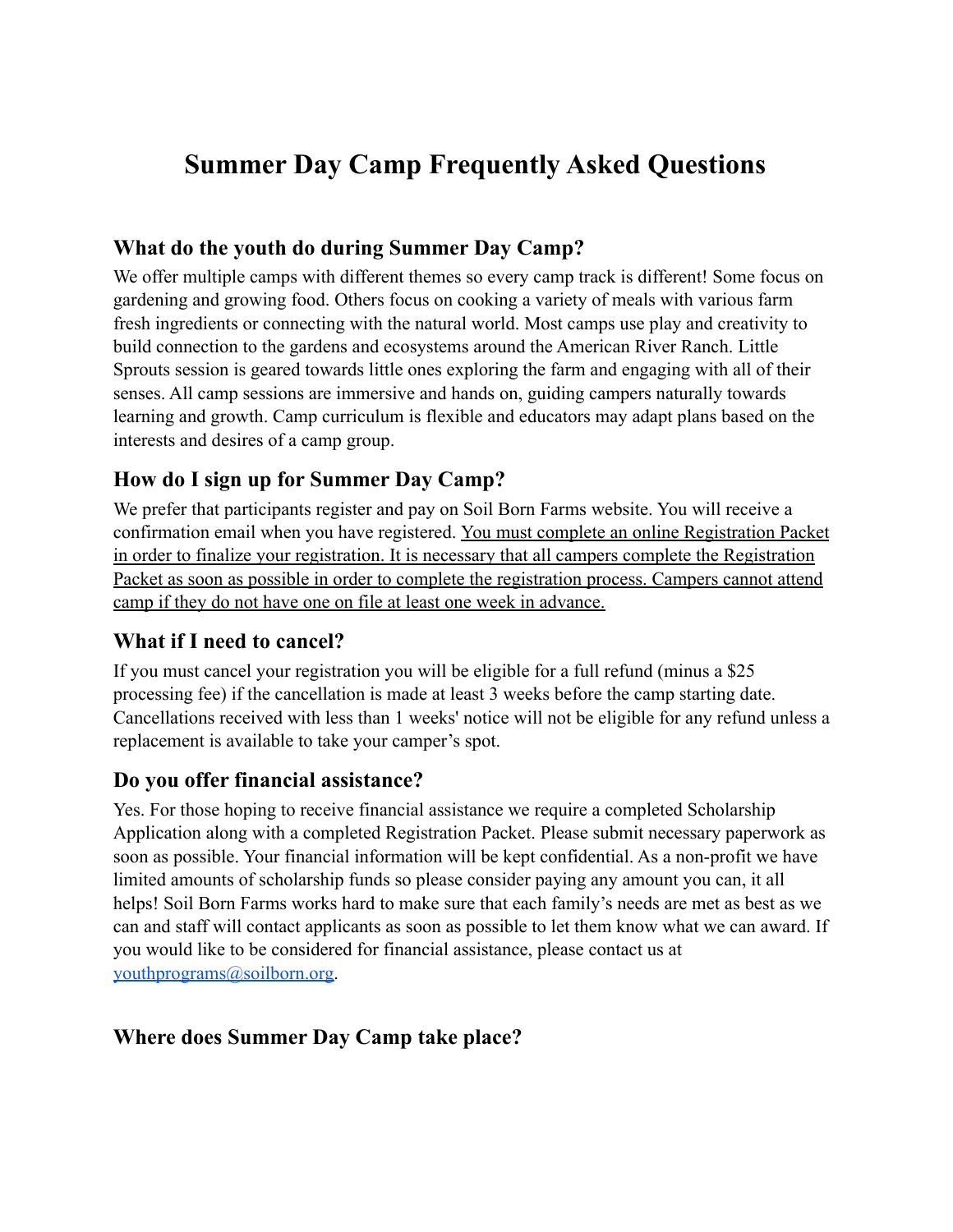All Summer Day Camp sessions take place at the American River Ranch. Some camp sessions will venture to Cordova Creek or the American River Parkway but drop off and pick up is still at the American River Ranch.

#### **Where is the American River Ranch?**

The address is 2140 Chase Drive, Rancho Cordova, CA 95670. There is a visitor parking lot to the right of the driveway. Please park in the lot and walk your camper up to the check in table to sign them in every morning.

## **What time is Summer Day Camp?**

All Summer Day Camp sessions are from 8:30am to 12:30pm except for the Little Sprouts session which is from 9:00am to 11:30am.

## **Do you have before and after care?**

No, at this time we are unable to offer before or after care for campers. Please drop off your camper no earlier than 8:15am and pick up your camper no later than 12:45pm.

## **How many campers are in a session?**

There are 20 spots available for each camp session offered other than Little Sprouts which is limited to 15. These numbers allow us to maintain a high camper to staff ratio to ensure safety and high quality programming.

## **Can siblings be in the same camp?**

Yes, as long they are in the same age group session we are happy to have siblings in the same camp.

## **Can a camper attend a camp if they are outside of the designated age range?**

No. Camps are geared specifically for different age groups, and in order to deliver high quality, age appropriate experiences we cannot make exceptions or accommodations. We also offer multiple camp sessions that span different age brackets. Please note that for camps that are broken up by grade level, we mean for students to be at the typical age of that grade level – incoming  $1^{st}$ -3<sup>rd</sup> graders should be ages 6-8, incoming  $4^{th}$ -6<sup>th</sup> grade should be ages 9-11, etc.

## **Do you let campers swim while at the American River?**

No we do not. It is the law that children under 13 years old wear a life jacket, so we provide life jackets even when only putting our feet in the water or playing near the water's edge. We do not let kids swim but will bring water blasters down to the river and spray campers who want to get wet. We will also visit Cordova Creek and let campers wade in the safe, shallow waters of the creek.

## **Is there a snack offered during camp?**

Yes, we offer a farm fresh, seasonal snack every day of camp. Introducing students to healthy fruits and vegetables is very important and we source as much food from the farm as possible.